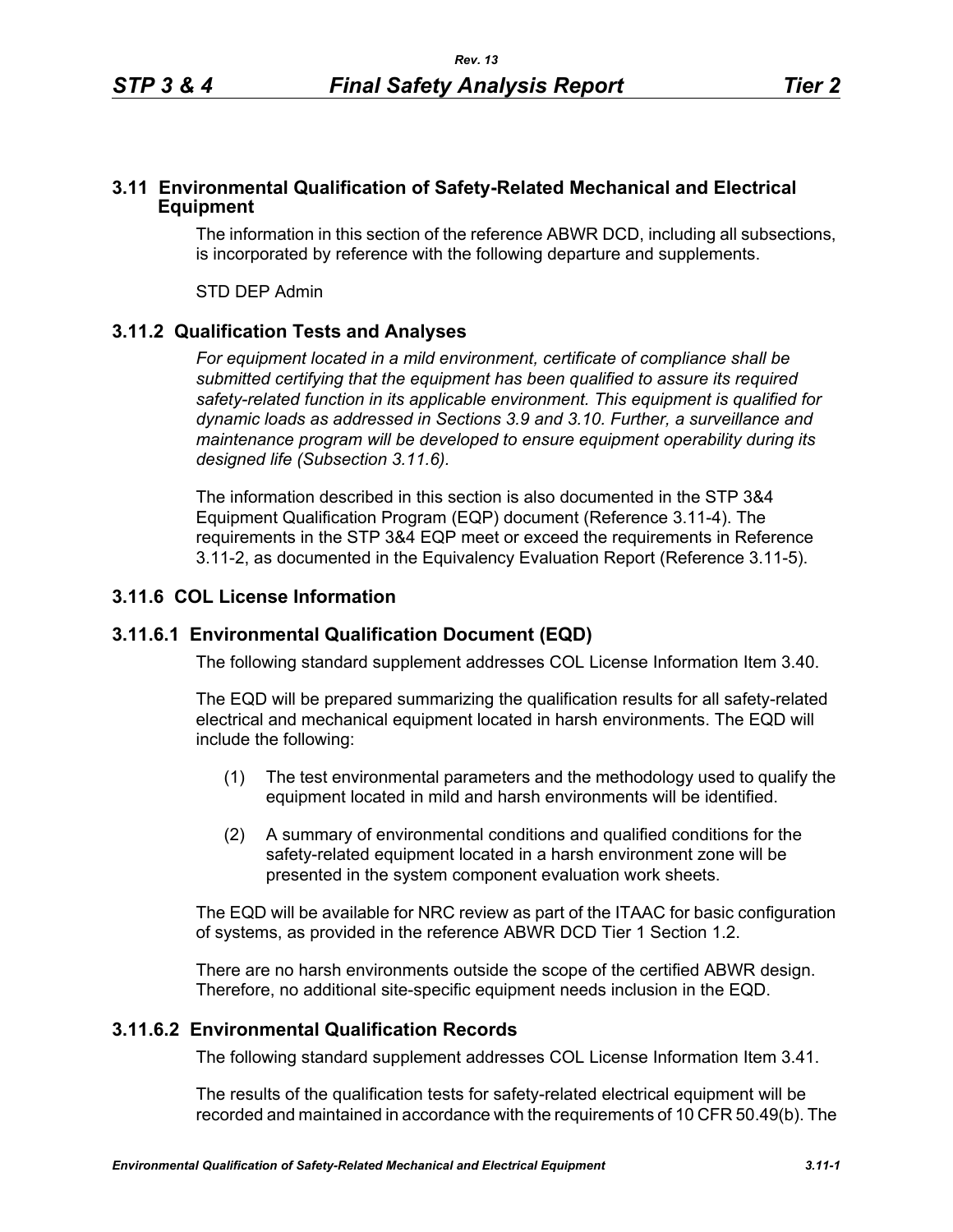records will be available for NRC review as part of the ITAAC for basic configuration of systems, as provided in the reference ABWR DCD Tier 1 Section 1.2.

#### **3.11.6.3 Surveillance, Maintenance and Experience Information**

The following standard supplement addresses COL License Information Item 3.42.

The equipment certificates of qualification compliance will be required. A surveillance and maintenance program will be developed to ensure equipment operability during its designed life. More detail about surveillance program is in Chapter 16, Technical Specification. More detail about the maintenance program is in Chapter 17.06S as per 10 CFR 50.65.

A list of non-safety-related control systems subject to adverse environments will be evaluated for the safety implications as identified in IE Information Notice 79-22, Qualification of Control Systems. These are design related considerations that will be factored into the detailed design.The records of evaluation will be available for NRC review as part of the ITAAC for basic configuration of systems, as provided in the reference ABWR DCD Tier 1 Section 1.2.

Issues related to equipment wetting and flooding above the flood level as identified in IE Information Notice 89-63, Possible Submergence of Electrical Circuits Located Above the Flood Level Because of Water Intrusion and Lack of Drainage, are design related considerations that will be factored into the detailed design.The records of evaluation will be available for NRC review as part of the ITAAC for basic configuration of systems, as provided in the reference ABWR DCD Tier 1 Section 1.2.

#### **3.11.6S Qualification of Mechanical Equipment**

To respond to RG 1.206 the following supplemental information is being provided. The process for determining the suitability of environmentally sensitive soft parts in mechanical equipment has been established for all commodities and sub-components of mechanical equipment that perform a safety-related function by adherence to the requirements of NEDE-24326-1-P "General Electric Environmental Qualification Program." This specification invokes the requirements of the applicable IEEE standards (e.g. 323 and 344), which will ensure that any elastomer, seal or lubricant used in mechanical equipment will be capable of performing the respective safety function under the environmental conditions to which it is subjected. Additionally, non-metallic subcomponents of mechanical equipment will be qualified in accordance with QME-1-2007, Appendix QR-B.

As stated in DCD Chapter 3.11.1, safety-related mechanical equipment are defined and specified in DCD Chapter 3.2. Specifically, for mechanical components, the requirements of DCD Chapter 3.9 ensure that any safety-related function is capable of being performed, including passive functions such as pressure boundary integrity. The documentation requirements of DCD Chapter 3.2.6 and 10CFR50 Appendix B ensure that the materials used will be capable of performing the safety-related functions defined for mechanical equipment and components. These requirements ensure that the constituent parts of a safety-related assembly or component is capable of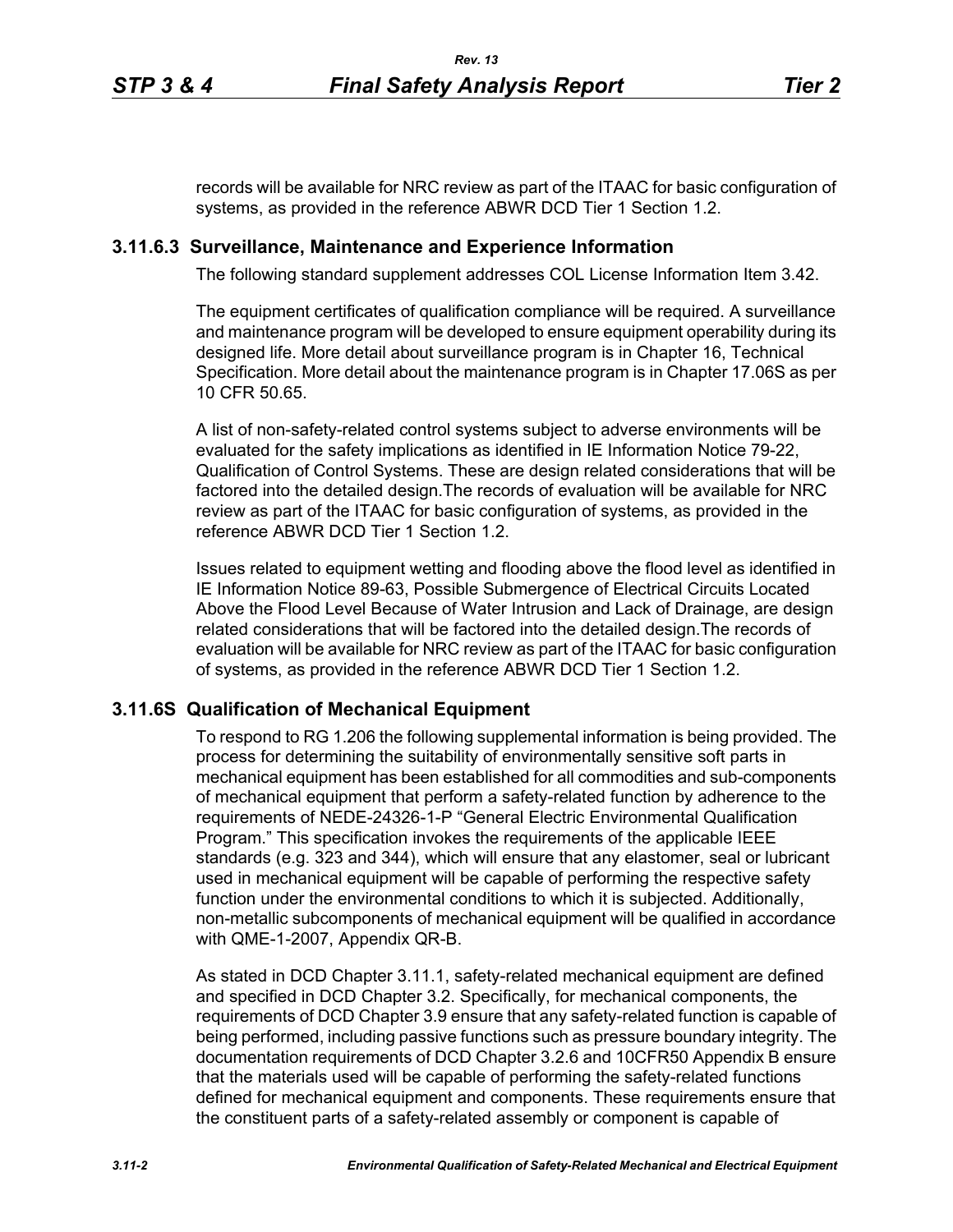performing its required function during normal, abnormal, test, design basis accident and post-accident environmental conditions.

## **3.11.7 Operational Information**

The following site-specific supplement provides an operational program description of the STP 3 & 4 Environmental Qualification (EQ) Program.

Equipment qualification activities for the STP 3&4 project that affect safety-related equipment will be conducted by detailed, written, and approved procedures and instructions. These procedures and instructions include the Operating Equipment Qualification Program (OEQP) in the Operation, Emergency Response, Maintenance, Test, Inspection, and Surveillance activities in the plant.

The EQ process verifies that each safety-related structure, system and component is appropriately qualified for use in the STP 3&4 project. EQ files are maintained for all safety-related equipment and non-safety-related post-accident monitoring devices that are subject to a harsh environment. The records generated by this program form the basis for the STP 3&4 equipment qualification operational program. The files are maintained for the operational life of the plant. Central to the EQ Program is the EQ Equipment List. The EQ Equipment List identifies the electrical, mechanical, and I&C equipment or components that must be environmentally qualified for use in a harsh environment.

EQ data packages are developed in accordance with industry standard practices. During construction, the Constructor will be responsible for ensuring that mounting, support, and connection configurations established during EQ are maintained in the installed condition. Deviations from the qualified configuration must be evaluated and documentation of the evaluations maintained in the EQ record files as Quality Assurance records in auditable form for the life of the plant. Upon completion of construction and beginning with the first system startup activities, EQ document packages are turned over to STPNOC as systems are completed and accepted by STPNOC. Field changes will be reviewed to ensure that parameters established during EQ are maintained. Deviations will be evaluated and documented in the EQ record files.

The program is responsible for all aspects of the continuing EQ program such as:

- **Maintenance of the EQ Equipment List**
- Plant procedures for control and maintenance of the EQ documentation
- **Evaluation of design and qualified life to support continued operation**
- Addressing programmatic aspects of the OEQP such as aging of non-metallic parts
- Evaluating engineering and design questions as they arise such as synergistic effects during long term power operations while allowing for considerations like available operating life with a margin for fulfilling important to safety functions during a DBA or other analyzed accident